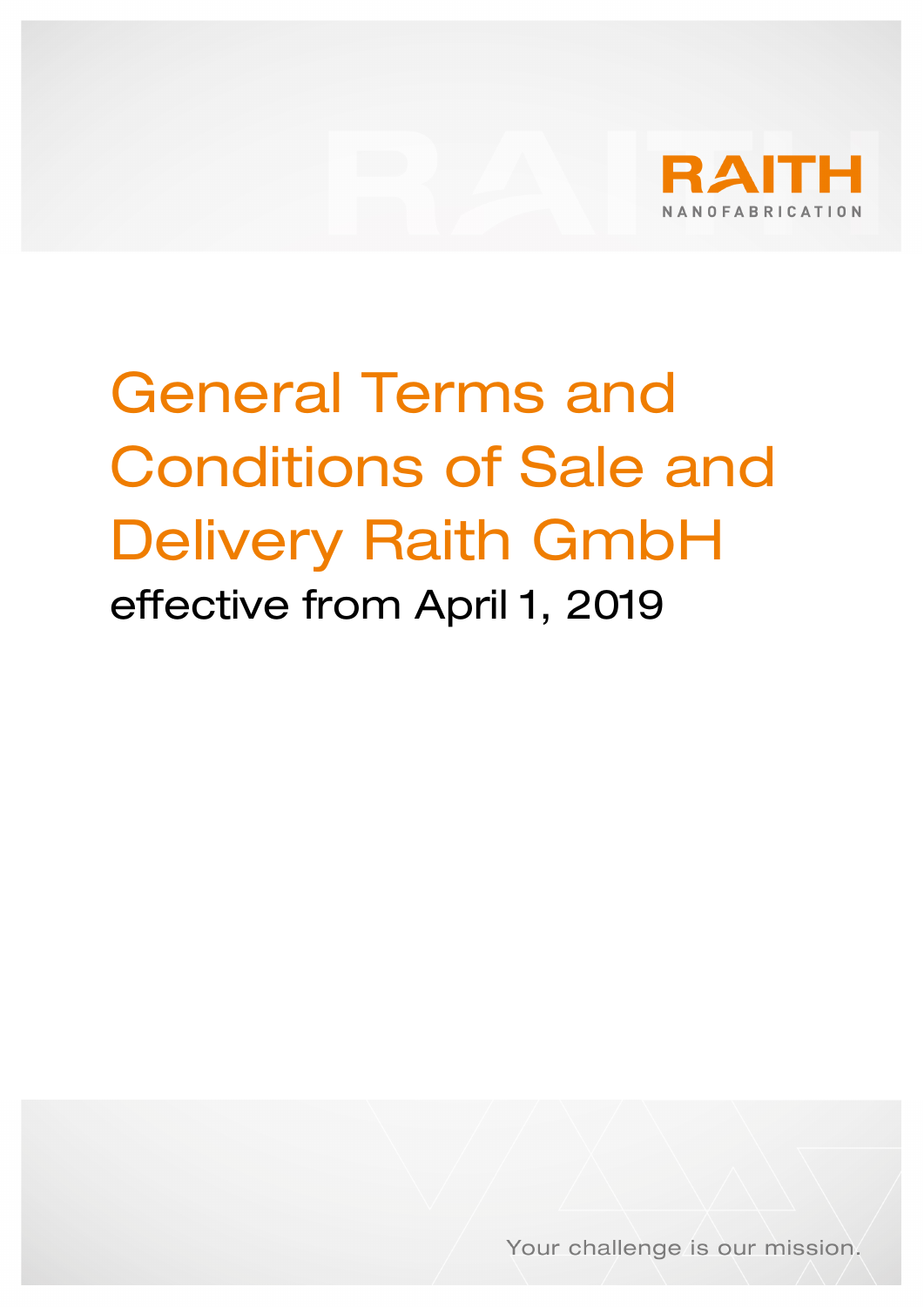## 1. General information

All deliveries, services and quotations of Raith are subject to the following terms and conditions. By placing an order, the Customer accepts these General Terms and Conditions without expressly stating so. Any contractual terms of the Customer that contradict these General Terms and Conditions of Sale and Delivery shall not become part of the contract.

#### 2. Quotations and conclusion of contracts

2.1. Our quotations are generally subject to change without notice. They are valid for 90 days from the sending date, unless specified otherwise.

2.2. A sales contract is concluded once we send the Customer an order confirmation.

2.3. If the Customer withdraws from the purchase and/or service contract without legal cause, we are entitled to demand a lump sum of 15% of the contract value as compensation for the damage incurred by us, insofar as we agree to a termination of the contract. This lump sum shall be set to a higher or lower amount if we can prove that a higher damage incurred or the Customer can prove that the damage caused is lower.

#### 3. Prices and delivery times

3.1. Our prices are quoted ex works Dortmund, unless agreed otherwise.

3.2. All prices quoted are exclusive of the statutory value added tax applicable on the day of invoicing.

3.3. The delivery time is calculated from the date of order confirmation. The delivery dates stated are always estimated and non-binding, unless special agreements have been made in individual cases. In the event of a delay in delivery, the Customer shall grant us a reasonable extension of the delivery date without any obligation for us to pay damages. An extension of the delivery date without any obligation for us to pay damages shall also apply in cases of force majeure or unforeseen events.

### 4. Delivery, transfer of risk

4.1. Unless agreed otherwise, we shall deliver ex works Dortmund, with transfer of risk at our loading ramp. If other shipping conditions are agreed, the rules of Incoterms 2010 shall apply.

4.2. In the event that we do take care of transport, damages and losses must be reported to us immediately after delivery of the consignment, enclosing a damage report of the transport company, in order to safeguard any claims against the transport insurer.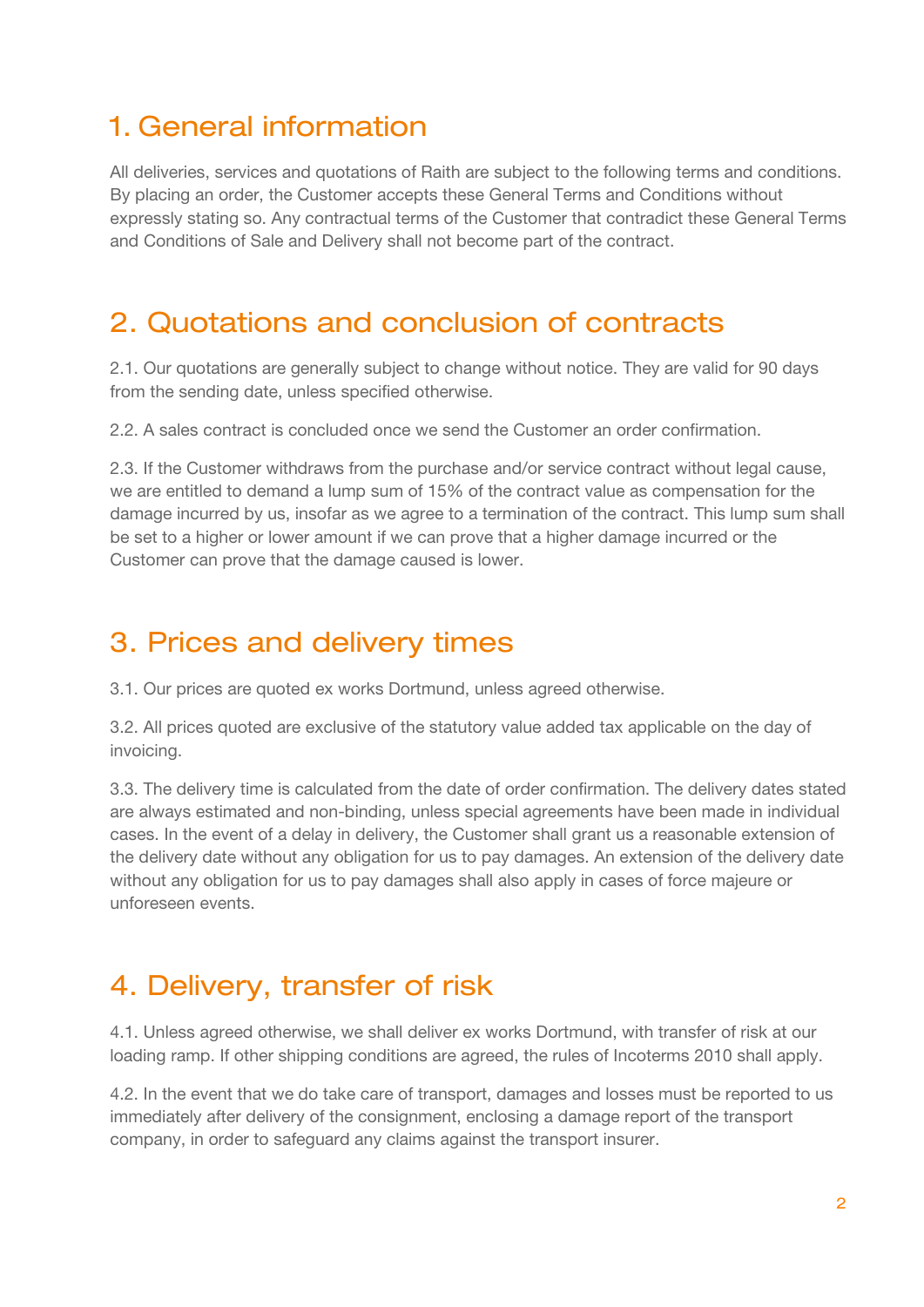## 5. Terms of payment

5.1 a) The following terms of payment shall apply to the delivery of goods:

50 % of the order value after order confirmation, 40 % of the order value after delivery free domicile and 30 days after invoice date, 10 % of the order value after written acceptance of the goods and 30 days after acceptance date.

b) The following terms of payment shall apply to software deliveries:

100 % of the order value after delivery and 30 days after date of invoice.

c) The following terms of payment shall apply to services, repairs and the delivery of spare parts:

100 % of the order value after delivery or execution and 14 days after date of invoice.

5.2. If after one reminder (14 or 30 days after the due date) the invoice amounts are not paid, we shall be entitled to charge 9% interest on arrears on top of the base interest rate determined by the European Central Bank, unless the Customer proves that the cost of the damage is lower.

5.3. We are entitled to make partial deliveries and issue corresponding partial invoices within the stated delivery periods as far as this is reasonable for the Customer. In any case, the Customer shall be informed accordingly in good time.

# 6. Setup

6.1. The products are set up, connected and put into operation by our technical staff, unless agreed otherwise.

6.2. Any construction or installation work required shall not be part of the service contract.

6.3. If the Customer does not want us to carry out delivery and setup or if we are prevented from doing so for reasons the customer is responsible for, we may charge a storage interest of 0.5 % per month or part thereof, based on the order value, starting one month after notification, unless the Customer proves that the cost of the damage is less. The storage interest is limited to 5% of the order value, unless higher costs are proven. If at the Customer's request or for reasons the customer is responsible for acceptance does not take place, the remaining amount of the order value (usually 10%) shall be due immediately.

# 7. Liability for defects

7.1 We assume a warranty for our products of 12 months from commissioning, but no longer than 15 months from delivery, for any material and manufacturing defects. The warranty covers at our discretion - a free repair or replacement, provided that:

a. we are notified within 10 calendar days of the occurrence of an apparent defect and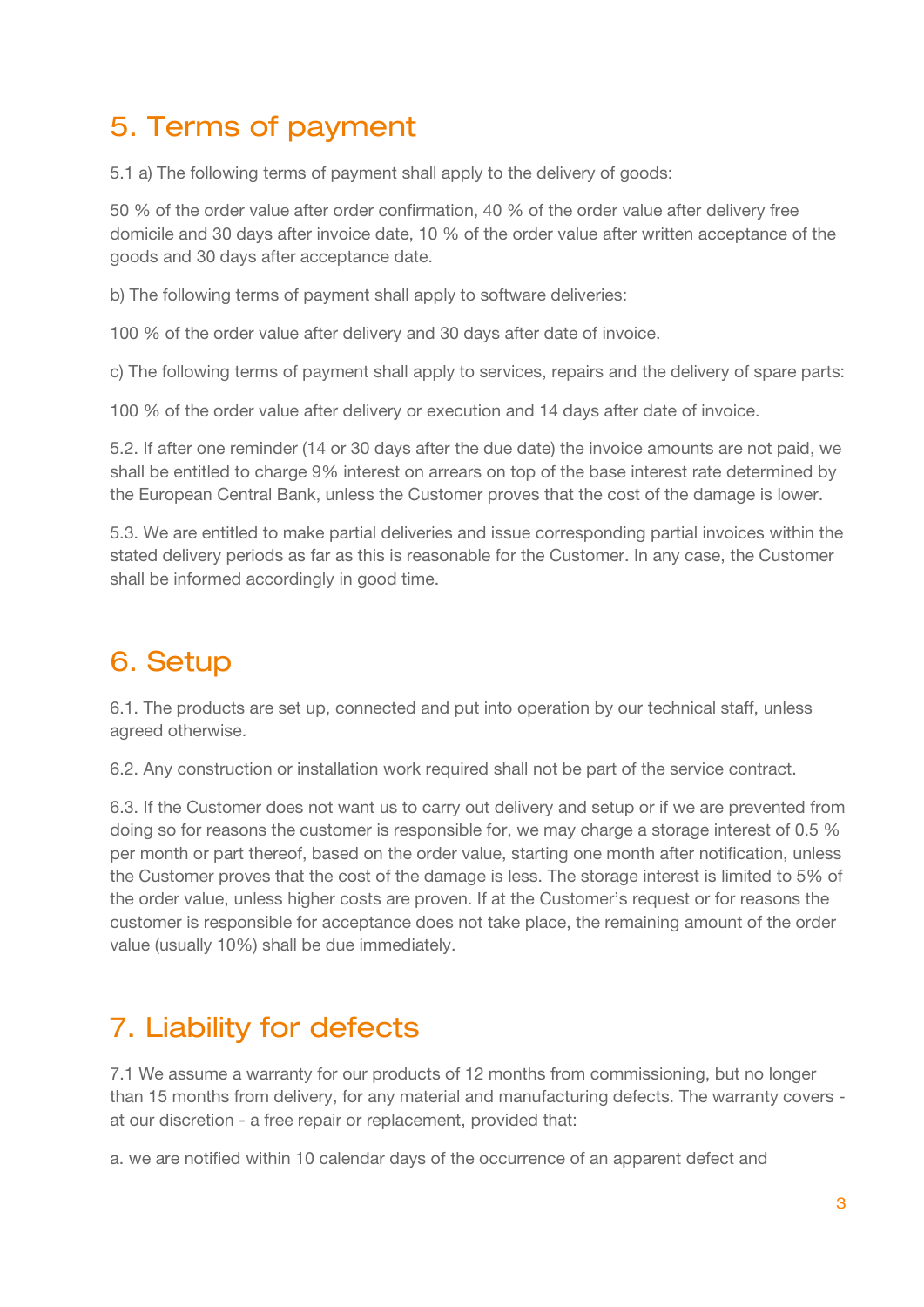b. the defect has not been caused by external damage, improper handling or improper attempts at repair.

7.2. During the warranty period, defective devices shall be repaired at our discretion at the place of installation or at our workshop. We shall bear any costs incurred for the repair.

7.3 In the event of unsuccessful rectification or replacement delivery, the Customer reserves the right to withdraw from the purchase contract or to reduce the purchase price proportionately in accordance with the applicable statutory provisions.

7.4. Devices that we deliver but that are produced by another manufacturer are subject to the warranty conditions of the respective manufacturer.

## 8. Software and software license

#### 8.1. License agreement:

The Customer shall be granted a limited software license, including license number, and thus the right to use the software supplied. The Customer shall be granted an exclusive and nontransferable right to use software programs, any related documentation and subsequent additions for no other purpose than that of operating the products, for which such software is intended. The Customer shall not acquire any property right in respect of the software programs. The Customer shall not make these programs, documentations and subsequent additions accessible to third parties without our written consent and shall neither copy nor otherwise duplicate them - not even for his own purposes, with the exception of data backup duplicates. The Customer may not rent, lease or lend the software or parts thereof. Furthermore, it is not permitted to copy the written accompanying material. Our software offers optional functions that can only be accessed when purchasing the appropriate license. The Customer may not reverse engineer, modify or disassemble the software. Raith systems may contain parts that are subject to other license agreements. The corresponding documentation is provided with the software.

#### 8.2. Warranty:

We guarantee that the software provided to the Customer complies with the program specifications, provided that the software was installed on our systems (PC delivery) in accordance with our guidelines. Software defects are only those defects that can be reproduced at any time. We undertake to eliminate software errors, which considerably impair the contractual use. This is done at our discretion and based on the degree of fault severity by installing a correction package or by providing information on how to eliminate or circumvent the effects of an error. We do not guarantee that the software will run trouble-free and without interruption in all combinations selected by the Customer, but not specified by us. Insofar as programs, software, interfaces, etc. are made available to the Customer as third-party products, we are neither liable nor guarantee that the third-party software operates error-free and without interruption.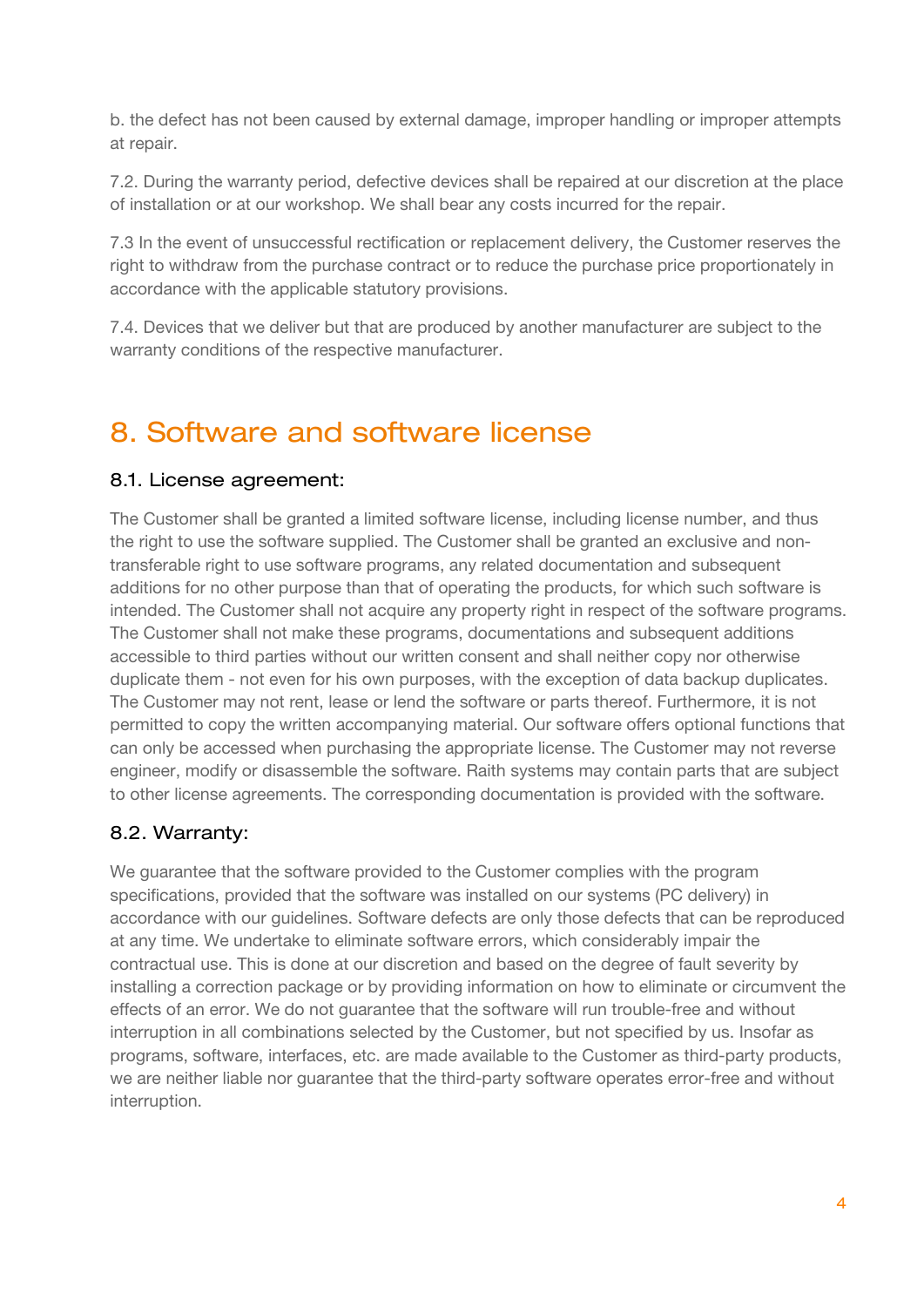## 9. Liability and compensation claims

9.1. Claims for damages shall be excluded, regardless of the legal grounds. When software is supplied, we shall not be liable for the loss or alteration of data caused by program errors, nor shall we be obliged to replace any data, which may become necessary as a result thereof.

9.2. The above exclusion of liability does not apply in the case of

a) intent or gross negligence on our part, on the part of our legal representatives or vicarious agents

b) negligent breaches of essential contractual obligations (cardinal obligations)

- c) fraudulent concealment of defects
- d) assumption of warranty

e) culpable injury to life, limb or health by us, our legal representatives or vicarious agents

f) mandatory liability in accordance with the Product Liability Act.

In the event of a negligent breach of material contractual obligations (cardinal obligations), the claim shall be limited to the amount of the foreseeable damage typical for this type of contract.

9.3. The regulations on the sale of consumer goods (Sections 474-479 BGB [German Civil Code]) remain unaffected; claims for damages are excluded to the extent of clauses 9.1. and 9.2.

#### 10. Retention of title

The products shall remain our property until all claims, that we are entitled to as a result of the business relationship with the Customer, have been fulfilled. Prior to this, pledging, transfer by way of security and resale are prohibited. Any costs of interventions shall be borne by the Purchaser. The processing or transformation of goods subject to retention of title shall always be carried by the Customer on our behalf. We reserve unrestricted ownership rights and copyright exploitation rights to cost estimates, drawings and other documents. They may only be made accessible to third parties with our prior written consent.

## 11. Cancellation guarantee for trainings and workshops

#### 11.1. Substitute participant

Rebooking in favor of a substitute participant is possible anytime free of charge..

#### 11.2. Rebooking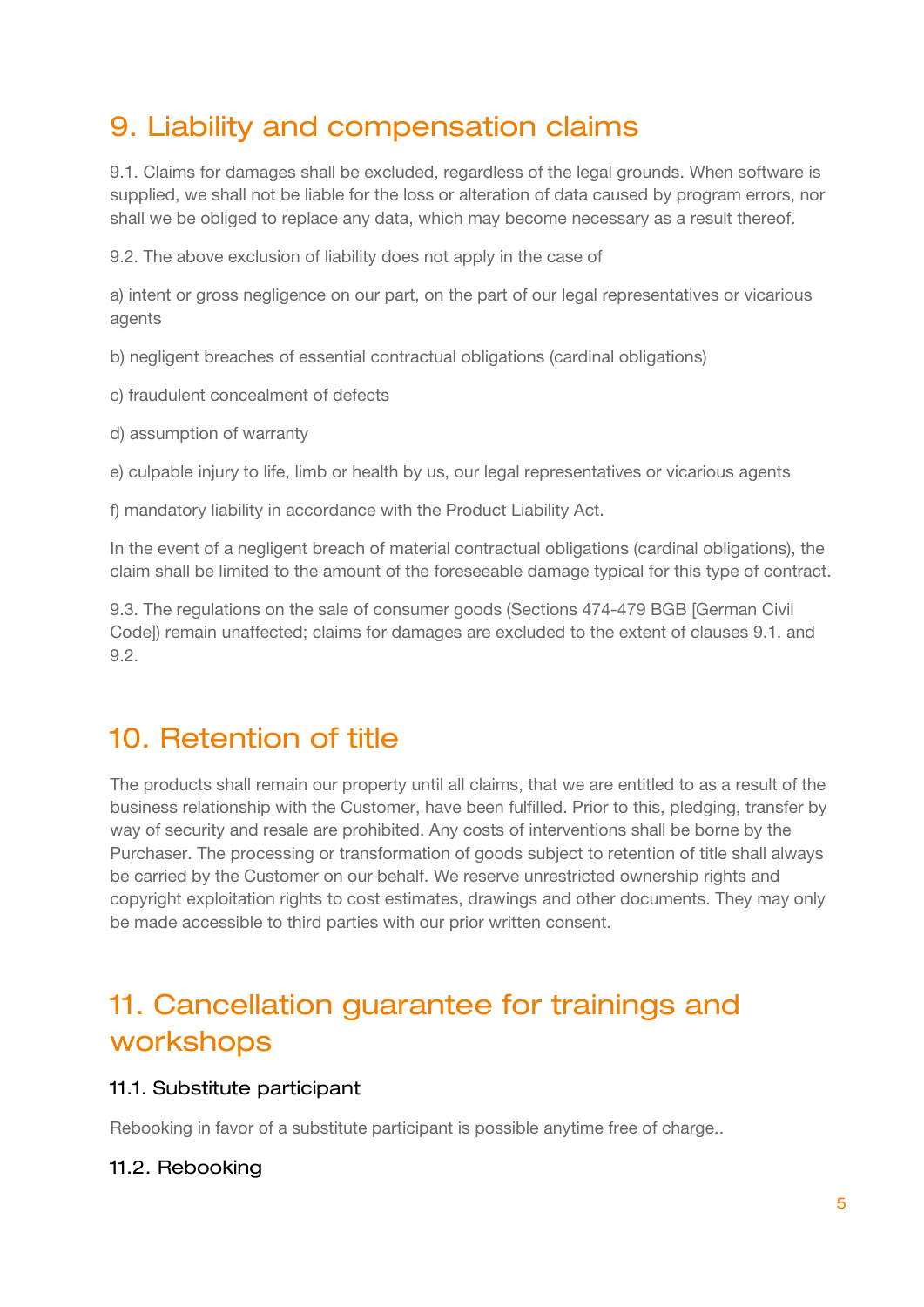You can move your booking to another date or change it to a different course/workshop. Please notify us thereof in writing. A handwritten signature is not required. We charge the following processing fees:for rebookings (only possible once):

Rebooking up to 3 weeks before the start of the event: free of charge

Rebooking 3 - 1 weeks before the start of the event: 10% of course/workshop fee, plus VAT.

Rebooking from 1 week before the start of the event: 20% of course/workshop fee, plus VAT.

#### 11.3. Cancellation

You may withdraw from the contract anytime. However, you must to do so in writing. A handwritten signature is not required. Please note that we charge the following processing fees for cancellations:

Cancellation up to 3 weeks before the start of the event: free of charge

Cancellation 3 - 1 weeks before the start of the event: 20% of course/workshop fee, plus VAT.

Cancellation from 1 week before the start of the event: the full course/workshop fee, plus VAT.

The full amount, plus VAT, is also charged in the event that a registered participant.does not show up for the course/workshop.

## 12. Place of jurisdiction, applicable law

12.1. The exclusive place of jurisdiction for business transactions shall be Dortmund, Germany.

12.2. The place of performance for payment shall be Dortmund; the other place of performance shall be the respective place of delivery.

12.3 The legal relations between the parties shall be exclusively subject to German law; the UN Convention on Contracts for the International Sale of Goods does not apply.

### 13. Data protection

We are entitled to process and store data received within the scope of the business relationship with the Customer (regardless of whether these originate from the Customer himself or from third parties) in compliance with the requirements of the General Data Protection Regulation (GDPR) and the data privacy laws of the Federal Republic of Germany (BDSG neu).

### 14. Severability clause

Should a provision stipulated in these General Terms and Conditions of Sale and Delivery or a provision within the framework of other agreements be invalid in whole or in part or become